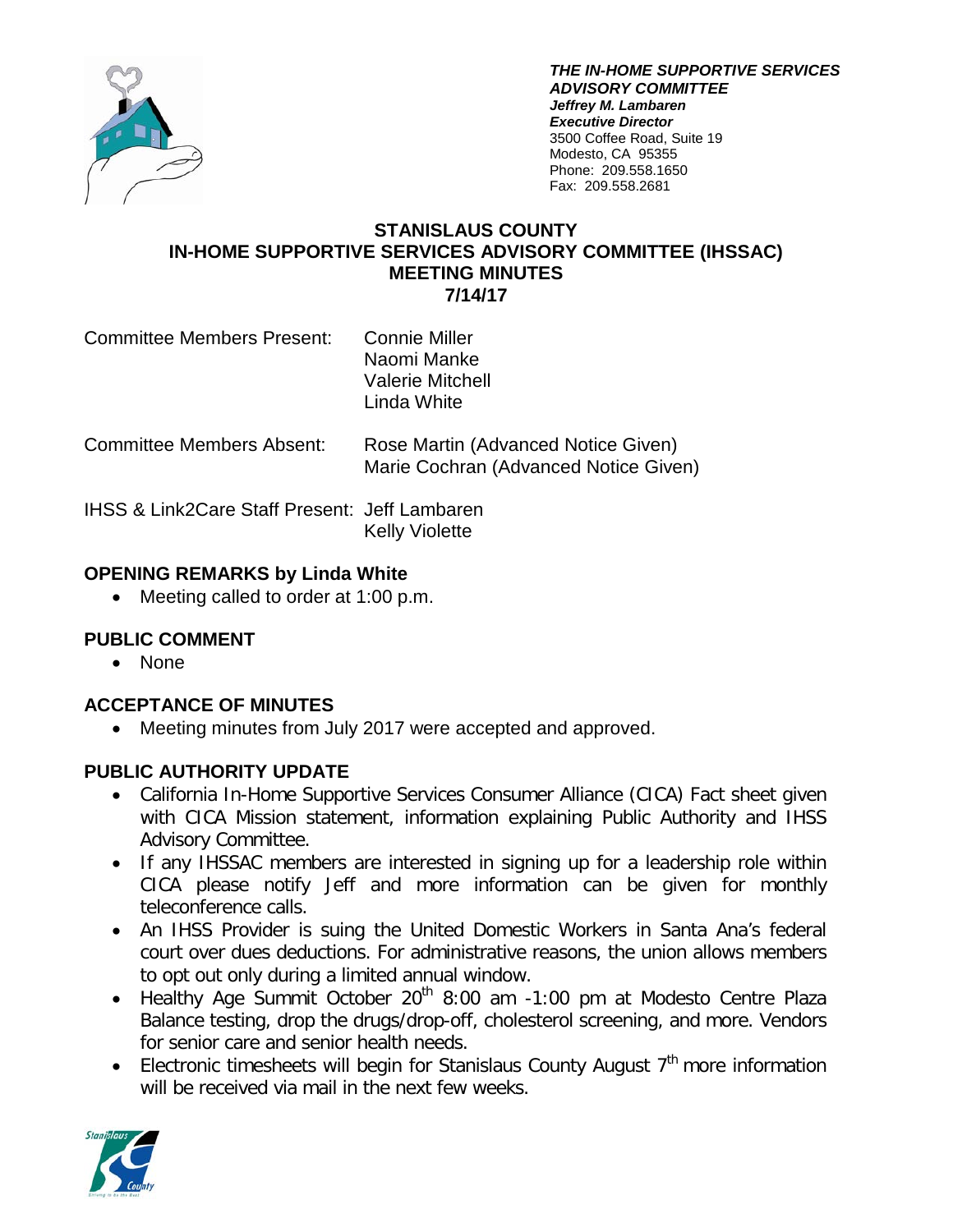# **BUDGET UPDATE**

- **Senate Bill 90** (Committee on Budget and Fiscal Review) was enacted into law as part of the 2017-18 State Budget package and establishes a new MOE estimated to shift an additional \$592.2 million to counties for IHSS services in 2017-2018.
- **General Fund Offsets** SB 90 establishes the statewide county IHSS MOE base at \$1.769 billion and appropriates \$ 400 million General Fund (GF) in 2017-18, \$330 million in FG 2018-2019, \$200 million in 2019-2020 and \$150 million in 2020-2021 and annually thereafter to offset the additional IHSS cost being shifted to counties.
- **Revenue Redirection:** 100% of the Vehicle License Fee (VLF) to assist in paying for IHSS for 3 years 2017-2020; 50% VLF will be redirected for the same purpose for an additional 2 years. 2020-2222
- **1991 Realignment Sales Tax changes** SB 90 revises 1991 Realignment sales tax provisions to disburse sales tax growth throughout the fiscal year.
- **Community Choice First Option** If the Community First Choice Option is eliminated, the County IHSS MOE shall be adjusted once to reflect a 35 percent share of the enhanced federal financial participation.
- **County IHSS Administration Cost** SB 90 includes language directing the California State Association of Counties (CSAC), the County Welfare Directors Association and the Department of Finance (DOF) to examine workload and budget assumptions related to administration of the IHSS program. County IHSS Administration is underfunded by approximately \$30 million in 2017-18.
- **Supplemental Wage Increase** SB 90 provides that if a county negotiates a wage supplement linked to the state minimum wage increase, the county's IHSS MOE shall be adjusted once.
- **Public Employee Relations Board (PERB)** If an employer and the service provider union are unable to reach an agreement on a contract, SB 90 establishes a process through PERB to find resolution.
- **Associated Changes** the Administration will change the methodology for calculation program cost for IHSS. Instead of the current accrual method that essentially sets up a two-year lag for program payments to counties, cost will be paid in the year in which they are incurred.
- **Loan Availability** Counties may apply to DOB for low interest loan related to the additional IHSS costs.
- **Re-Opener Language** SB 90 requires in the 2019-20 Fiscal Year State Budget, that stakeholders and DOF re-examine costs of the IHSS program as it relates to overall 1991 Realignment revenues, and requires DOF to report findings and recommendations based on that process.

# **LEGISLATIVE UPDATE**

- **AB 237** (Gonzalez Fletcher) In-Home Supportive Services. This bill has been referred to the Senate Committee on Human Services, but the scheduled hearing was cancelled at the request of the author.
- **AB 432** (Thurmond) Expands the PA role and allows PA to be designated to negotiate for WPCS clients. This is currently in the possession of the Senate Human Services Committee, where it is slated for the consent calendar on July 11, 2017
- **SB177** (Nguyen) Cognitively Impaired Adults-Caregiver Resource Center Funding. Senate Appropriations- This failed to meet the House of Origin deadline, and is now a two year bill pursuant to Rule 61(a) (3).